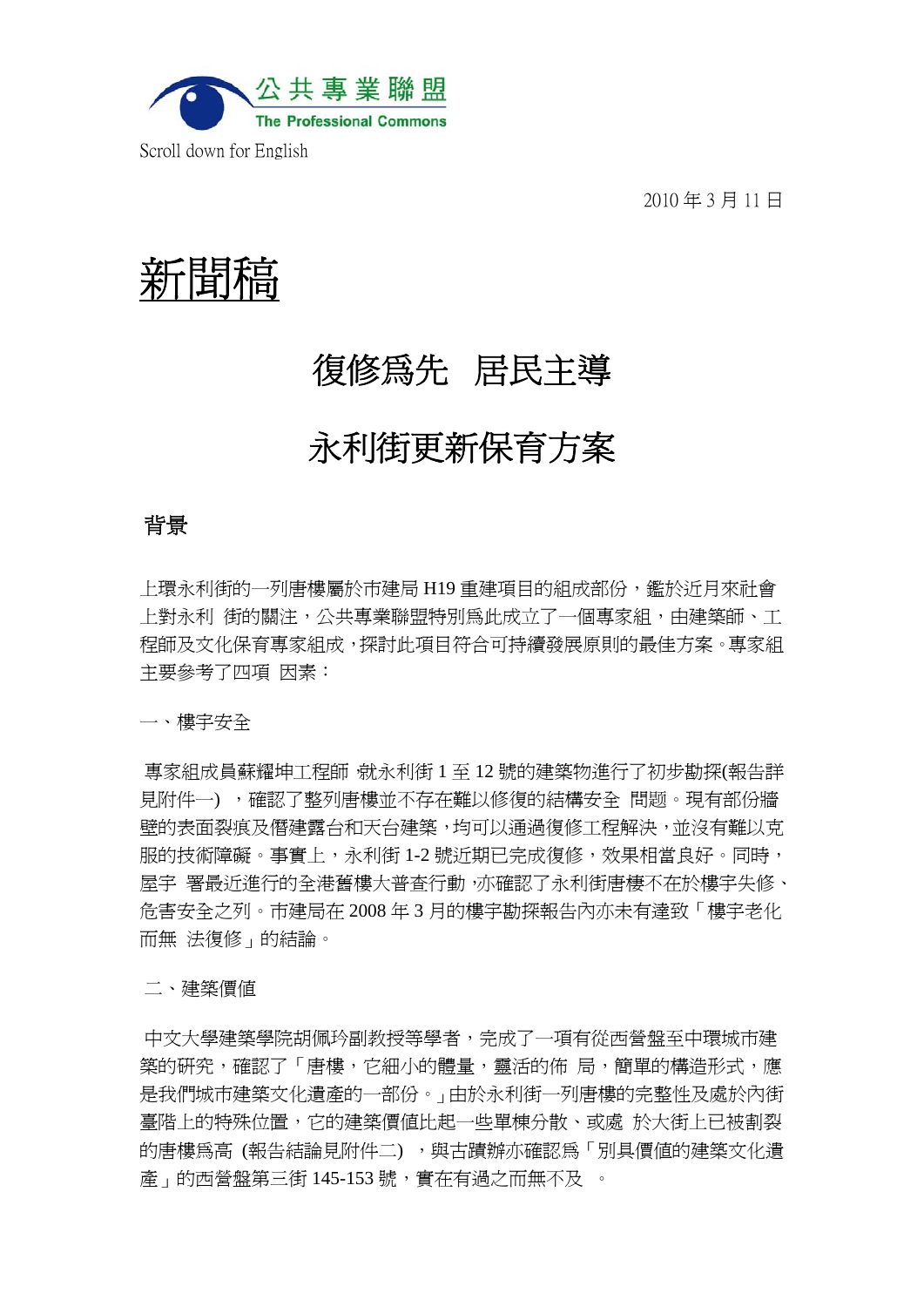

三、社會價值

任何舊建築是否具有文化價值,均須考慮其社會 價值。正如國際保育文件「布 拉約章指引:文化價值」第 2.5 條指出,「社會價值涵蓋了該地點曾經成為觸動 社會大眾或少數社羣,對於精神、政治、國家或其他文化的情懷」(Social value embraces the qualities for which a place has become a focus of spiritual, political, national or other cultural sentiment to a majority or minority group.)。正 如中西區關 注組在 2010 年 2 月 23 日致送给城規會的函件指出,無論由於上環區居民 對永 利街的感情,或最近社會大眾對獲獎電影「歲月神偷」所引發的懷舊情懷,永利 街的社會價值均獲得公眾的肯定。

四、居民意願

市建局 H19 項目已籌劃多年,收購程序亦早於兩年前展開, 但至今為止,市建 局能夠成功向永利街業主收購的單位少於一半,足以證明永利街私人業主自願重 建的願望十分冷淡。相反,更有業主主動進行復修,公開表明拒絕 參與重建計 劃。市建局收購業權面對重重阻滯,若果不惜對逾半業主行使強制收樓的權力, 將加深社會紛爭,造成極大反響,引起市民對「市建局侵奪私有產權」的 憂慮。 因此,市建局有必要尊重居民意願,探討能夠更新永利街的另類方案。

### 建議

**為了協助市建局打破僵局和回應市民的期望,專家組綜合考慮了上述四項因素,** 建議政府改弦更張,修正目前以拆卸重建為主的方 案,改為採納一個「永利街 更新保育方案」。新方案應根據以下三項原則進行:

一、復修為先

永利街可参照第 1-2 號復修的經驗,從 1 至 12 號整條街進行全面復修,可以保 留並提升其文化 價值和建築價值,同時改善住户的生活環境,保存社區網絡。 市建局可節省收購、拆卸、重建的龐大資源,並且避免在中半山進一步加大發展 密度。由於小業主已經 紛紛拒絕市建局的收購出價,即使市建局放棄重建方案, 亦不會引起所謂「違背市民合理期望」的疑慮。

二、居民主導

按照可持續發展中的「決策權從屬於下」原則 (subsidiarity principle), 最佳的 環境決策應由受影響的最基層持份者作出,這亦是近月來政府在檢討「市區重建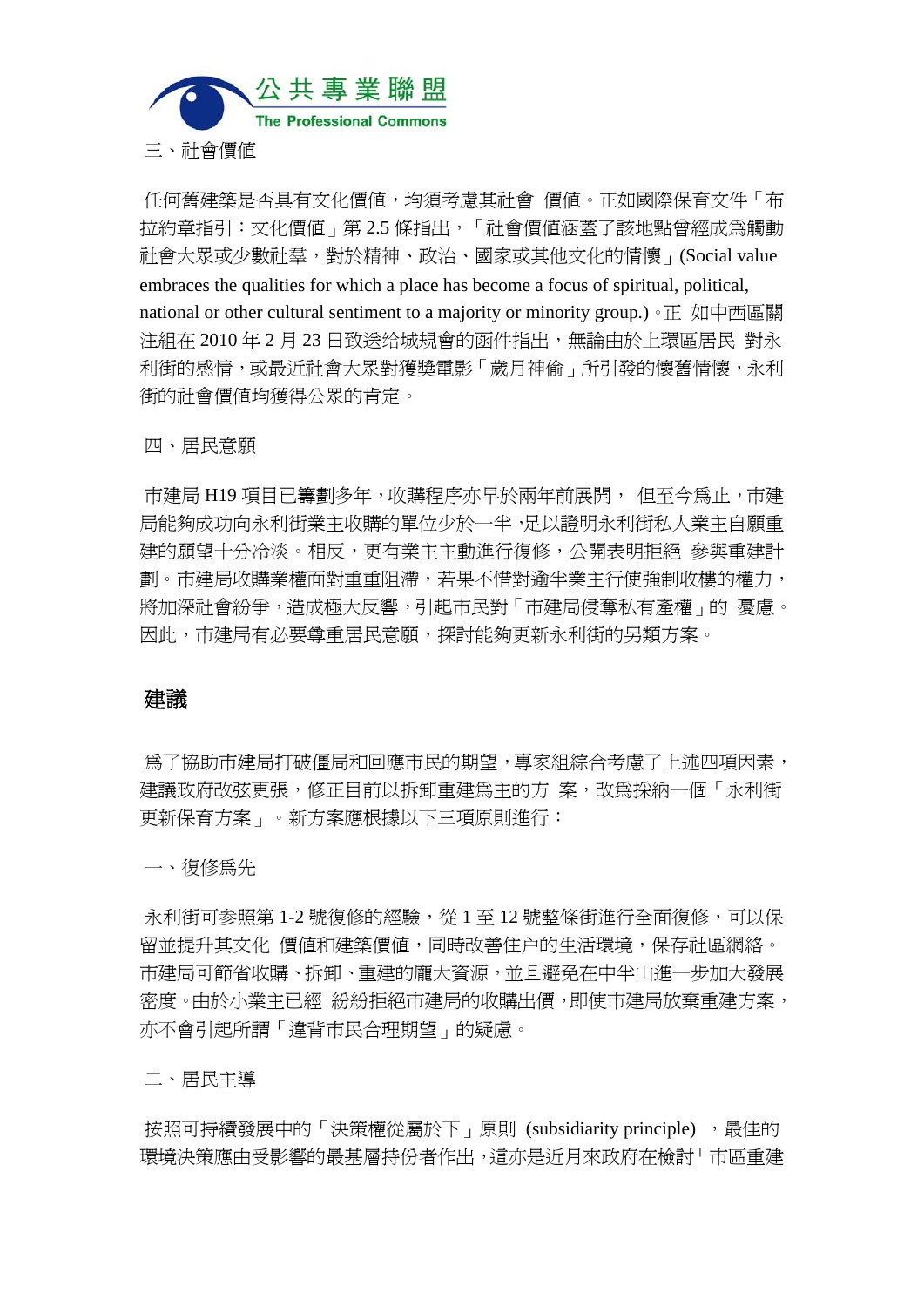

策略 」時強調的「由下而上」原則。雖然市 建局已擁有部份業權,但在復修更 新的過程中,市建局可扮演「促成者」(enabler) 的角色,提供財政和專業支援, 而決策則交由小 業主和租客共同商定。

#### 三、環境協調

永利街與已經宣佈成為保育區的荷李活道警察宿舍舊址只有半街之隔,前臨必 利啫士街街市,貼沂士丹頓街等舊區。復修保育永利 街,將會與荷李活道警察 宿舍舊址的保育活化帶來協同效應,讓社會上更多不同階層的人士均有公平享用 的機會。至於士丹頓街等舊區,如何協調規劃以達致可持續 發展的目標,亦應 詳加分析,聆聽社區的意見,不宜倉卒決定。

公共專業聯盟將會把建議書送交政府、市建局及城規會,促成相關官員和社區 持份者進行深入對話,探討永利街更新保育方案的落實 方法。公共專業聯盟亦 歡迎小業主和住客與專家組聯絡,專家組成員將樂於提供技術支援。

### 公共專業聯盟「永利街更新專家組」

## 胡佩玲 (香港中文大學建築系副教授)、蘇耀坤 (結構工程師)、許日詮 (文化保育 專家)、黎廣德 (公共專業聯盟主席)

## Press Statement

11 March 2010

#### **Rehabilitation-based People's First**

#### **Wing Lee Street Regeneration Proposal**

#### **Background**

Sheung Wan Wing Lee Street, a tenement belonging to the URA H19 an integral part of redevelopment projects, in view of recent months, the community's concern on Wing Lee Street, The Professional Commons for this purpose an expert group set up by the architects, engineers and culture and conservation experts to discuss the project in line with the principles of sustainable development, the best option. The Group made reference to the four main factors: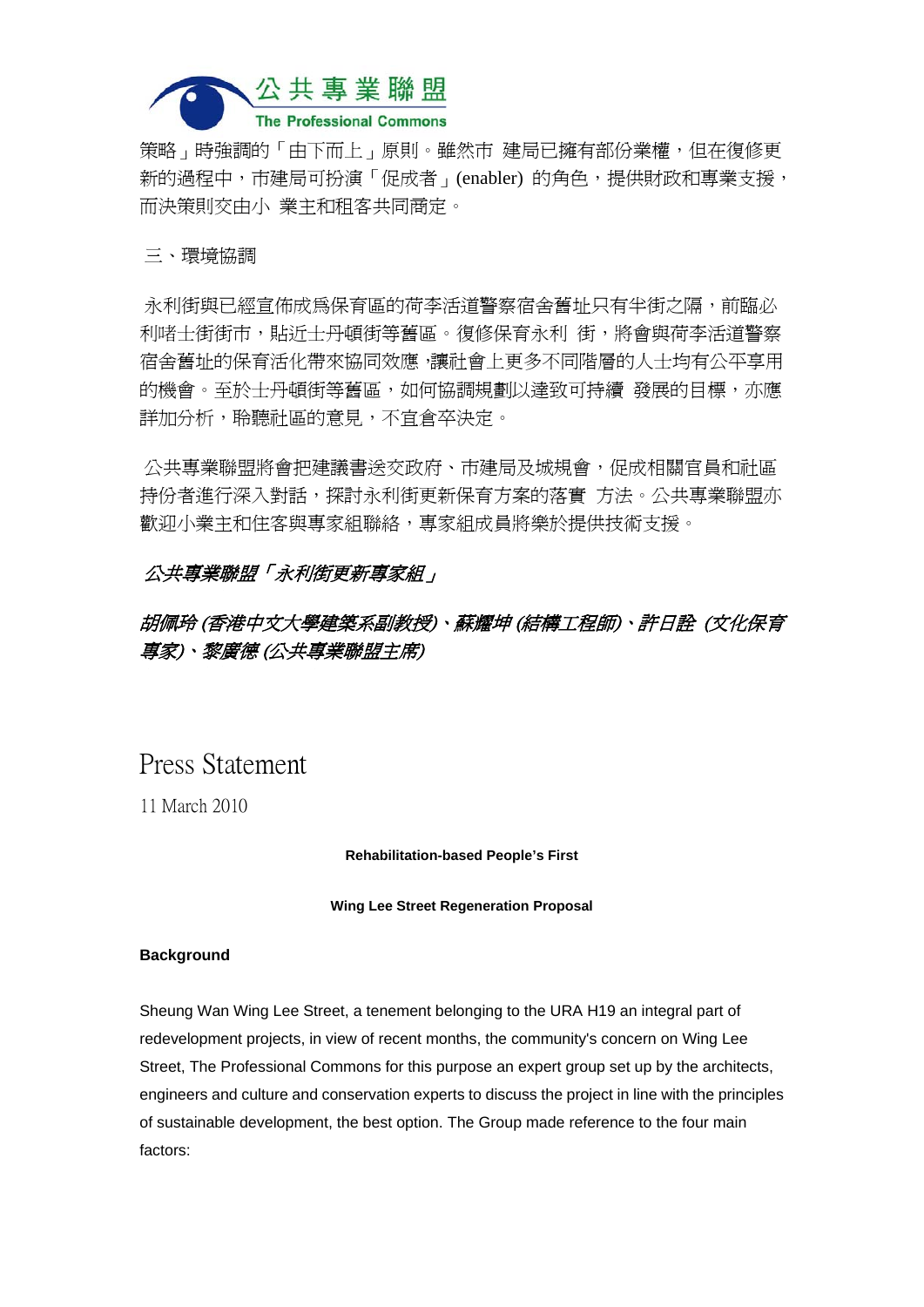

#### **1, Building Safety**

Members of the Group Ir. So Yiu-kwan, carried out a preliminary exploration on Wing Lee Street Building No. 1 to 12 (see Annex 1, Chinese only), confirmed that the entire column does not exist tenement difficult to repair the structural safety problem. The existing part of the wall surface cracks and illegal balcony and roof construction, can be resolved by the rehabilitation works, there is no insurmountable technical obstacles. In fact, Wing Lee Street 1-2 recently completed rehabilitation of the results reasonably well. At the same time, a recent major survey of old buildings conducted by the Buildings Department, also confirms that the habitat is not the old tenanement housing ("Tong Lau") in Wing Lee Street buildings fall into disrepair, endangering the safety of the column. In a report issued by the URA in March 2008 report of the exploration of the buildings has not been reached the "inability for rehabilitation due to old age" conclusion.

#### **II. Building Value**

Wu Pui-ling, Associate Professor in the School of Architecture of The Chinese University, and other scholars, completed a building study from Sai Ying Pun to Central. They have identified a "tenement buildings, being its small body mass, flexible layout, the construction of a simple form, should be our city building a part of cultural heritage."As the Wing Lee Street, the tenement housing in the integrity and in a special place on the street level, and its architectural value is higher than some single buildings scattered on the street or in a tenement building has been separated - (for the conclusions of the report, see annex II, Chinese only), and compared with the building in No. 145-153 Third Street, Sai Ying Pun, in which AMO is also recognized as "unique value of the construction of cultural heritage, it is of an equal value.

#### **III. Social Value**

Whether any of the old buildings of cultural value, must consider its social value. As an international environmental document "Bula Charter Guidelines: Cultural Values" Article 2.5 states that "Social value embraces the qualities for which a place has become a focus of spiritual, political, national or other cultural sentiment to a majority or minority group". As the Central and Western Concern Group sent to the Board's letter on February 23, 2010, l pointed out that, whether because of the feelings of residents of Wing Lee Street, Central District, or a recent award-winning film "Echoes of the Rainbow" triggering the nostalgia feelings, the social value of Wing Lee Street, have received public recognition.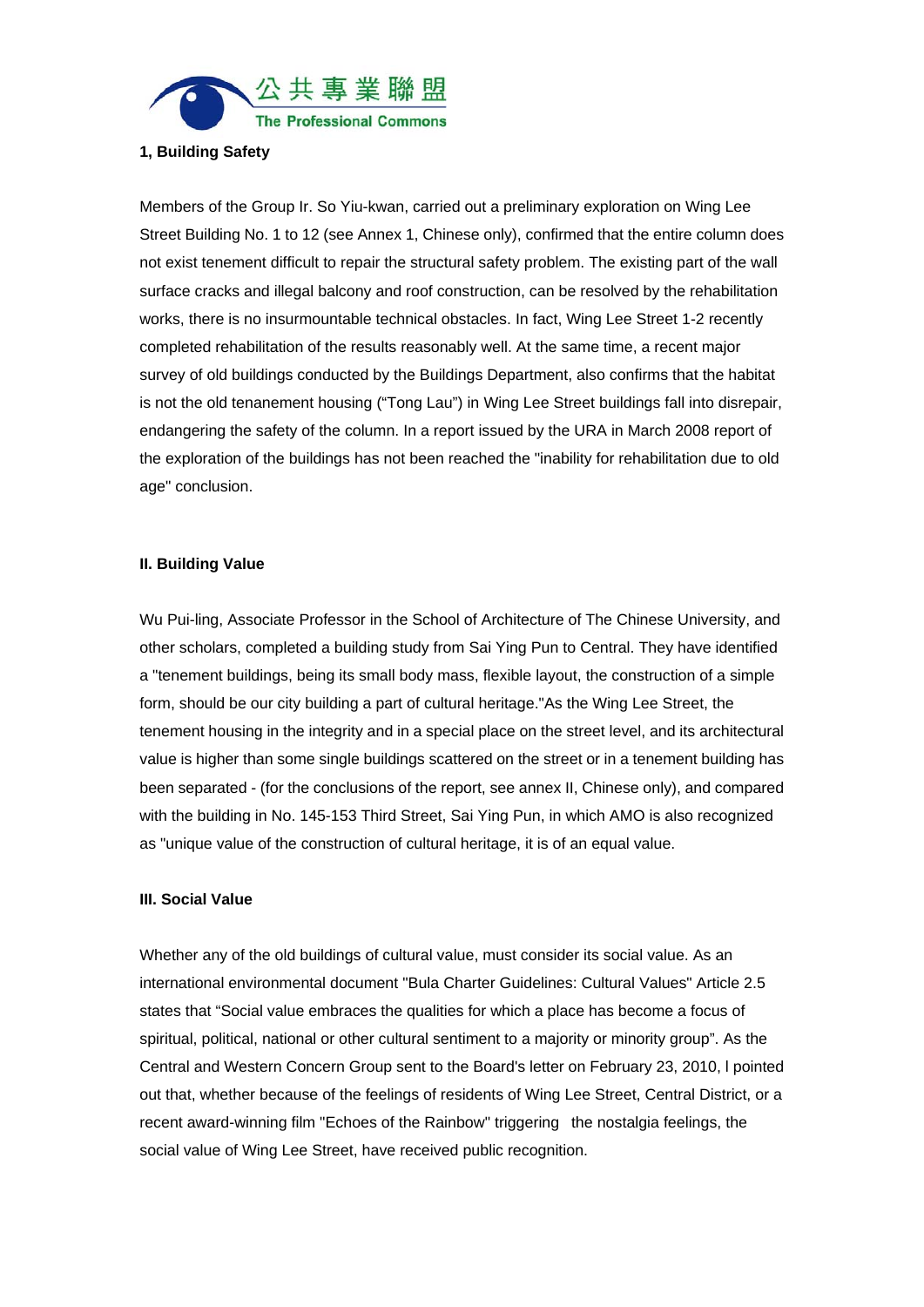

#### **IV. Residents' Will**

URA H19 project has been planned for many years, the acquisition process has started as early as two years ago, but so far, the URA can only be successful to buy less than half of the units owned by individual owners in Wing Lee Street. Hence, the willingness for voluntary redevelopment is low. On the contrary, owners take the initiative to conducts its own rehabilitation, and publicly expressed refusal for the URA to participate in redevelopment projects. Of the acquisition of ownership facing a series of obstacles, if even if it means more than half of the repossession of property owners to the exercise of coercive power, it will deepen social strife, resulting in serious repercussions of the public right "URA infringe upon private property rights" concerns. Therefore, the URA is necessary to respect the residents' will be able to regenerate the Wing Lee Street, and to explore alternative programs.

#### **Recommendations**

In order to assist the URA to break the deadlock and to respond to public expectations, the Group took into account the above-mentioned four factors, the proposed government to change course in order to amend the current redevelopment-oriented programs, making chanhes for the adoption of a "Wing Lee Street Renewal and Conservation Program." The new program should be based on three principles:

#### **1. Rehabilitation First**

Wing Lee Street may refer to section 1-2 of rehabilitation experience, to conduct a comprehensive rehabilitation of the whole street from 1-12, one can retain and enhance its cultural value and architectural value, while improving the living environment of residents, preservation of social networks. The URA can save acquisition, demolition, reconstruction of the huge resources and to avoid further increase in the development intensity of the Mid-levels. Because small property owners have refused to URA's acquisition offer, even if the URA to give up the reconstruction program would not have aroused so-called "contrary to the reasonable expectations of the public" concerns.

#### **2. Residents led**

In accordance with the subsidiarity principle in sustainable development, the best environment for decision making by the affected and most grassroots stakeholders , this is also in recent